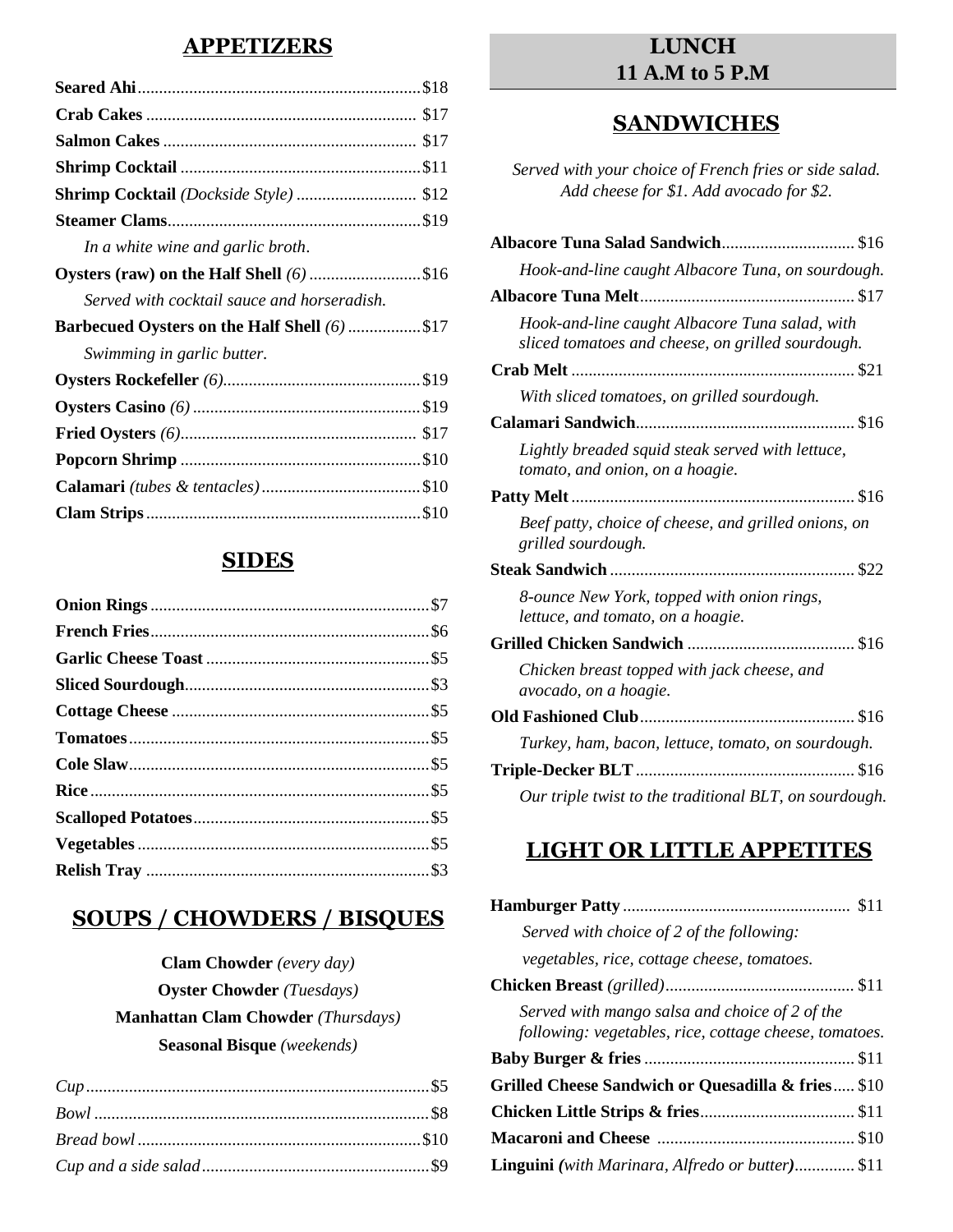## **LUNCH & DINNER 11 A.M. to close**

## **SEAFOOD**

*Lightly breaded and deep fried. If you prefer, some selections may be grilled.* 

| <b>Fish &amp; chips</b> (Pacific Cod) (Salmon or Halibut) |
|-----------------------------------------------------------|
|                                                           |
|                                                           |
|                                                           |
|                                                           |
|                                                           |
|                                                           |
|                                                           |
| Calamari & chips (tubes & tentacles)\$16                  |
|                                                           |
| Captain's Combo Platter & chips (fried) \$27              |
| Shrimp, scallops, Pacific Cod, calamari & your            |
| choice of oysters or clam strips                          |
|                                                           |
| Fish of the day, served on a hoagie, with lettuce         |
| and tomato                                                |
|                                                           |
| Choice of two: vegetables, rice, cottage cheese,          |
| tomatoes                                                  |
| Seafood Quesadilla shrimp, scallops, & fish\$19           |
| Tacos (3) Soft or Crispy                                  |
| Served with cheese, tomatoes, cabbage, and fresh          |
| pico de gallo or mango salsa.                             |
| Ground beef (with lettuce, not cabbage)\$15               |
|                                                           |
|                                                           |
|                                                           |

# **BURGERS**

| Served with French fries or side salad. Onion rings may |  |
|---------------------------------------------------------|--|
| be substituted for \$2. Add avocado or bacon for \$2.   |  |

| Bacon Cheeseburger with grilled onions \$15                        |  |
|--------------------------------------------------------------------|--|
|                                                                    |  |
| With teriyaki glaze and provolone cheese                           |  |
|                                                                    |  |
| With sautéed mushrooms and Swiss cheese                            |  |
|                                                                    |  |
| Vegetarian patty topped with Ortega chile and<br>provolone cheese. |  |

# **PASTAS**

*All pastas feature linguini noodles and are sprinkled with fresh parmesan cheese. Complimentary garlic cheese toast upon request.*

| Sautéed in garlic, lemon, white wine, and butter.  |      |
|----------------------------------------------------|------|
| Linguini with Marinara Meat Sauce  \$22            |      |
|                                                    |      |
| In a white wine and garlic broth.                  |      |
|                                                    |      |
| Scallops, shrimp, and Pacific Cod with Marinara or |      |
| Alfredo sauce.                                     |      |
|                                                    |      |
| Vegetables sautéed in garlic, wine, & olive oil    |      |
|                                                    |      |
| Parmesan coated chicken breast with homemade       |      |
| Marinara or Alfredo sauce.                         |      |
|                                                    | \$26 |
| Tender squid steak, sautéed piccata style.         |      |

# **SALADS**

*Dressings: Ranch, Blue Cheese, Thousand Island. Vinaigrettes: Balsamic, Mango, Cilantro Lime, House Swiss Italian.*

### **First Mate House Salad**

| Blend of sweet lettuce and seasonal vegetables\$6  |  |
|----------------------------------------------------|--|
| The Mariner                                        |  |
| House greens and fresh vegetables, with            |  |
|                                                    |  |
|                                                    |  |
|                                                    |  |
|                                                    |  |
|                                                    |  |
|                                                    |  |
| <b>Coast Guard Cobb</b>                            |  |
| Greens, avocado, egg, bacon, and blue cheese, with |  |
|                                                    |  |
|                                                    |  |
|                                                    |  |
|                                                    |  |
| Dockside's Sea-Sar Salad                           |  |
| Chopped romaine, parmesan, and croutons, with      |  |
|                                                    |  |
|                                                    |  |
|                                                    |  |
|                                                    |  |
|                                                    |  |
|                                                    |  |